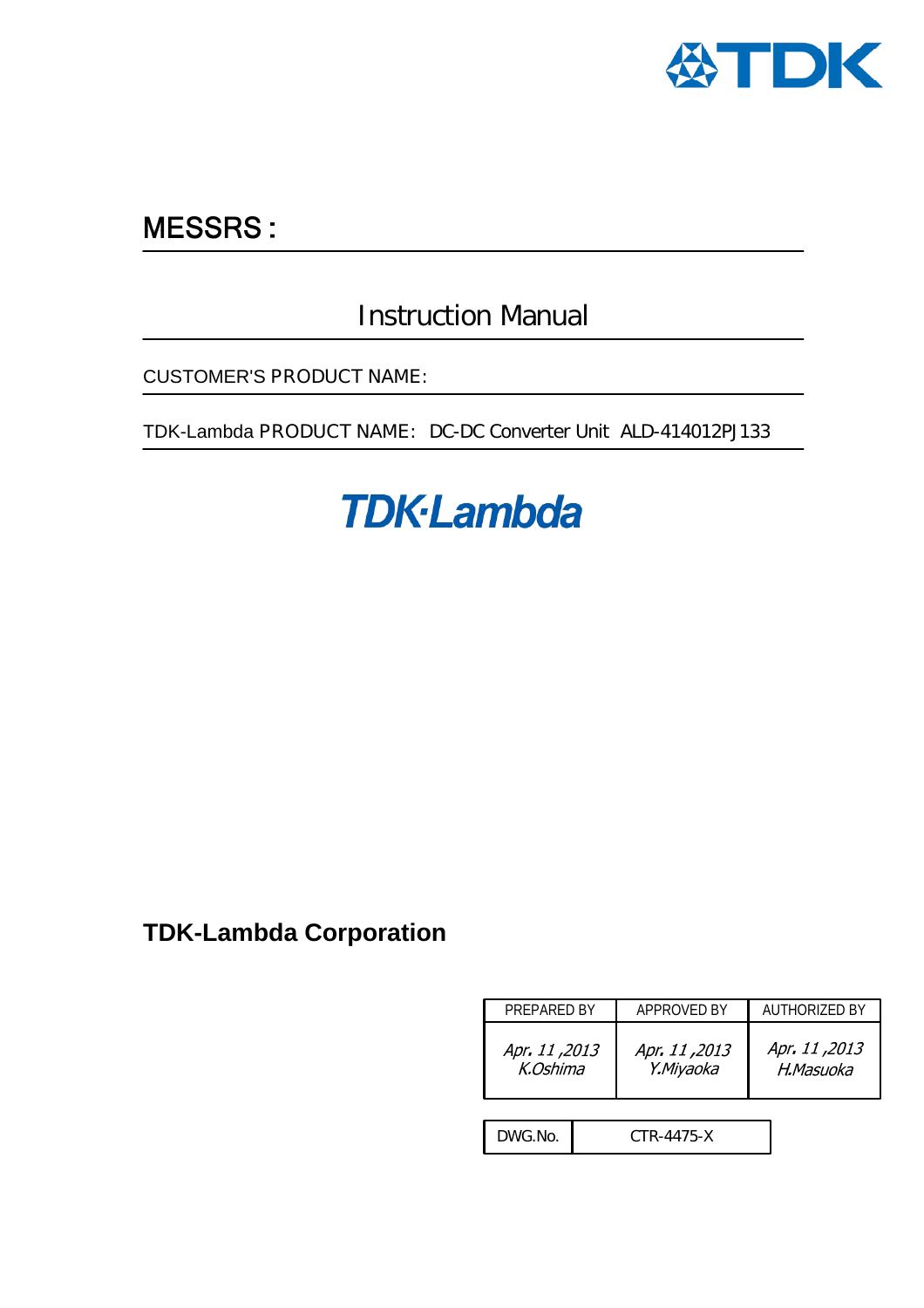

### **Precautionary Notes Regarding the Use of This Converter**

**When using this product, give due consideration to the precautionary notes described below and ensure a safe design. Inappropriate use may result in electric shock, injury or fire.**

| <b>Caution</b>                                                                                                            |  |  |  |  |
|---------------------------------------------------------------------------------------------------------------------------|--|--|--|--|
| This product is designed for driving LED backlight systems.                                                               |  |  |  |  |
| Do not use it with any other load.                                                                                        |  |  |  |  |
| Store this product under the conditions defined in the specification document.                                            |  |  |  |  |
| Do not store this product in an environment where dust, dirt or corrosive gas(salt,acid,base, etc.) is present.           |  |  |  |  |
| This product is designed for use with general electronic equipment.                                                       |  |  |  |  |
| If it is to be used with medical equipment that directly affects human life or for the control of                         |  |  |  |  |
| transportation equipment to which passengers entrust their lives, provide thorough fail-safe measures.                    |  |  |  |  |
| Avoid using this product under high temperatures or high humidity or in an environment in which                           |  |  |  |  |
| dust, dirt or any corrosive gas (salt, acid, base, etc.) is present.                                                      |  |  |  |  |
| Also, be careful not to allow the formation of dew condensation. It may result in damage or electric shock.               |  |  |  |  |
| If the product does not have a built-in protective circuit (circuit breaker, fuse, etc.),                                 |  |  |  |  |
| it is recommended that a fuse be used at the input stage to prevent the occurrence of                                     |  |  |  |  |
| smoke or fire in the event of a malfunction.                                                                              |  |  |  |  |
| Even when the product has a built-in protective circuit (circuit breaker, fuse, etc.),                                    |  |  |  |  |
| the circuit may not function properly due to inappropriate operating conditions or power-supply capacity.                 |  |  |  |  |
| It is recommended that an appropriate protective circuit (circuit breaker, fuse, etc.)                                    |  |  |  |  |
| be provided separately from the built-in circuit.                                                                         |  |  |  |  |
| Use the product only within the specified input voltage, output voltage, and operating temperature ranges.                |  |  |  |  |
| Exceeding these values may result in damage, etc.                                                                         |  |  |  |  |
| Provide a measure for the prevention of surge voltage due to lightning, etc.                                              |  |  |  |  |
| Abnormal voltage may result in damage, etc.                                                                               |  |  |  |  |
| This product is not designed to provide resistance to radiation.                                                          |  |  |  |  |
| Ripples could be superimposed on the voltage and the current in the input source connected to the inverter,               |  |  |  |  |
| depending on the impedance in the input source, wiring, etc.                                                              |  |  |  |  |
| When you select an input source, please check waveforms, etc on the final set.                                            |  |  |  |  |
| This product doesn't have the input overvoltage protection circuit. If there is a possibility that the surge voltage is   |  |  |  |  |
| impressed to the input, please do the serge prevention measures.                                                          |  |  |  |  |
| Please do not remodel and do not process it Our company doesn't assume the responsibility of those things.                |  |  |  |  |
| Please attentionnote the safe design enough. Especially, do not cause the troubles such as the accident causing injury or |  |  |  |  |
| deaths and fire accidents.                                                                                                |  |  |  |  |
| <b>Handling Precautions</b>                                                                                               |  |  |  |  |
|                                                                                                                           |  |  |  |  |
| Do not stack multiple products on top of one another.                                                                     |  |  |  |  |
| Do not allow the product to come in contact with tools, etc.                                                              |  |  |  |  |
| Do not apply excessive stress during installation.                                                                        |  |  |  |  |
| It may cause chipping and cracking, resulting in damage, etc.                                                             |  |  |  |  |
|                                                                                                                           |  |  |  |  |
| Please do not use the product, if it has been dropped because there is the possibility of component damage.               |  |  |  |  |



CTR-4475-X 1/13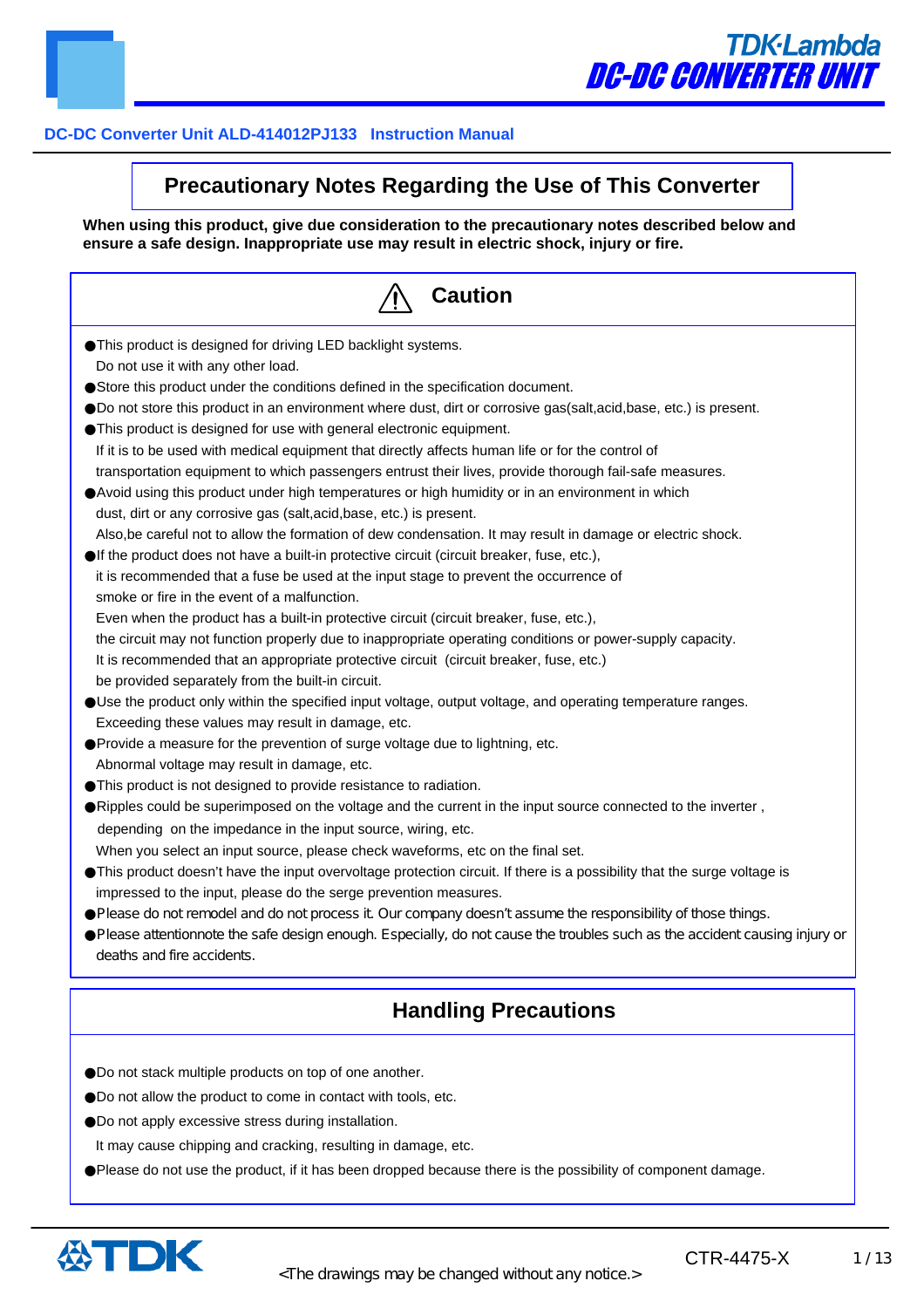

#### 1 Reference Application Circuit

1-1 Example1

#### \*Connecting method:

Set the high level current which connects fixed resistance (R1) to ADIM terminal from GND, Set the Duty which connects variable resistance (VR1) to Vbr/Rbr terminal from GND, Connect the switch (SW1) as remote function to Vrmt terminal from Vin, Open the Vst terminal which does not used the alarm function.



Fig 1-1 Connection diagram1

| Symbol          | Value                 | <b>Note</b>                                               |
|-----------------|-----------------------|-----------------------------------------------------------|
| V <sub>1</sub>  | 12V                   | Power Supply                                              |
| SW <sub>1</sub> |                       | Rating DC15V 10mA or more                                 |
| VR1             | 50kohm                | Tolerance $\pm 20\%$ or less<br>Rating power 10mW or more |
| R <sub>1</sub>  | Refer to<br>Table 1-2 | Tolerance $\pm$ 1% or less<br>Rating power 50mW or more   |

Table1-1 Parts list (reference)

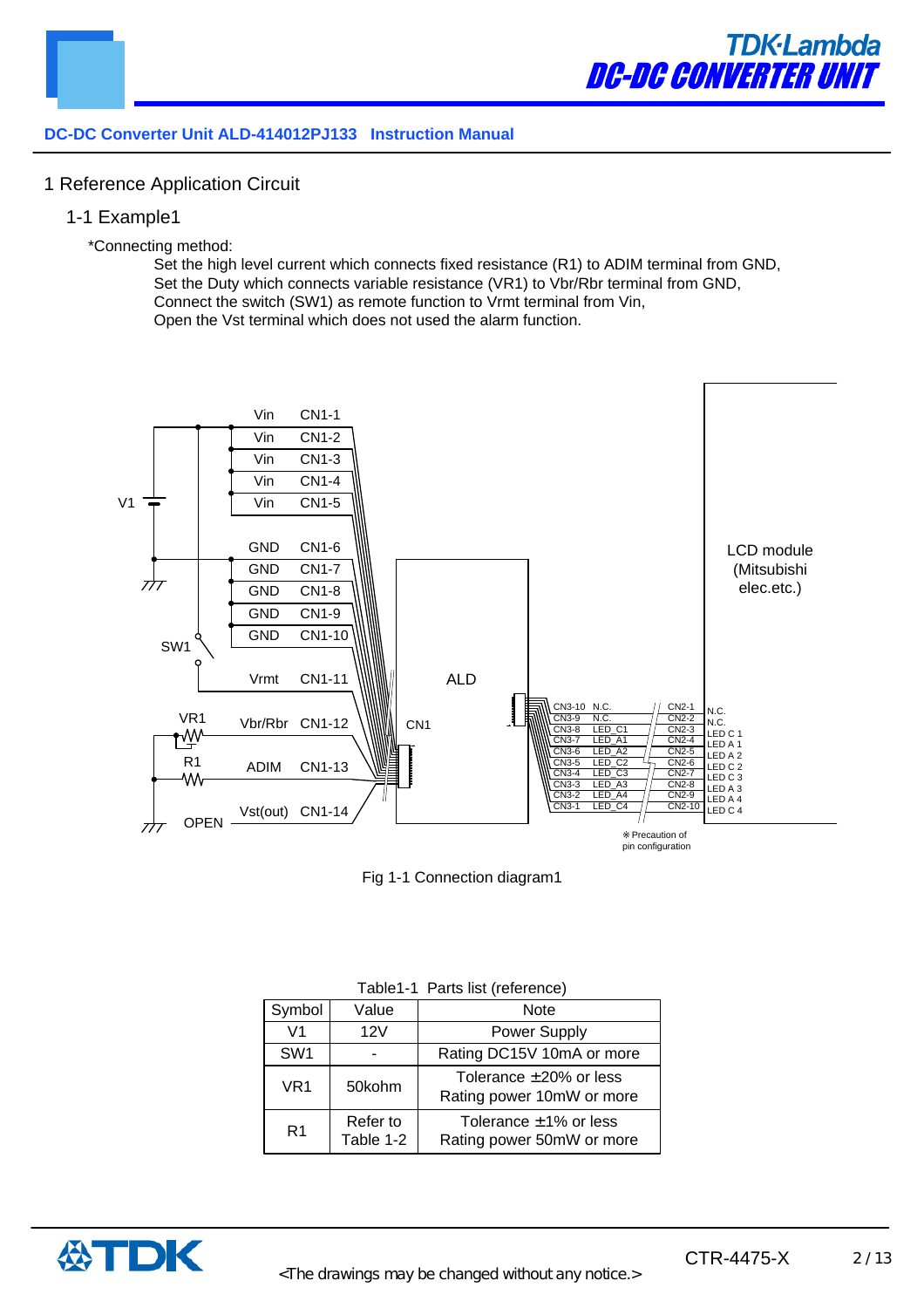\*The determination method of external parts Example1

First, set the high level "lop" of the LED passes current "lout (=If)."

In the example of Liquid Crystal display Module (LCM) specification of Table 1-2, since it is indicated as "standard 120mA", thus, Iop=120mA.

Table 1-2 The written example of the LED section in LCM specifications

| 'tem               | Symbol   Minimum   Typical   Maximum   Unit |     |     |    |
|--------------------|---------------------------------------------|-----|-----|----|
| <b>LED</b> current | $- -$                                       | 120 | 130 | mA |

Second, in order to set up Iop with an ADIM terminal, connect the resistance of Table 1-3 From Table 1-3, 470 ohms is connected between ADIM-GND at the time of Iop=120mA.

|              |                                | ີ                  |                                |
|--------------|--------------------------------|--------------------|--------------------------------|
| $lop$ $[mA]$ | ADIM - GND<br>resistance [ohm] | lop [mA]           | ADIM - GND<br>resistance [ohm] |
| 140          |                                | 65                 | 2.7k                           |
| 130          | 220                            | 60                 | 3.3k                           |
| 120          | 470                            | 50                 | 4.3k                           |
| 110          | 750                            | 40                 | 5.6k                           |
| 100          | 1.1k                           | 30                 | 7.5k                           |
| 90           | 1.5k                           |                    | It cannot set in               |
| 80           | 2.0 <sub>k</sub>               | Below the<br>above | resistance.                    |
| 70           | 2.6k                           |                    | (voltage only)                 |

Table 1-3 ADIM terminal connecting resistance value (reference)

Finally, in order to be able to adjust brightness by a variable resistor, Variable resistor VR1 of Table 1-1 is connected between Vbr/Rbr-GND.

The current waveform lout (=If) which flows into LED when it sets above-mentioned up is shown in Fig. 1-2. If V1 is supplied and SW1 is turned on, ALD will operate and LED will light up.

If VR1 is turned, by PWM dimming, the rate (Duty) of time to send current or not send it through LED changes, and it can change brightness.





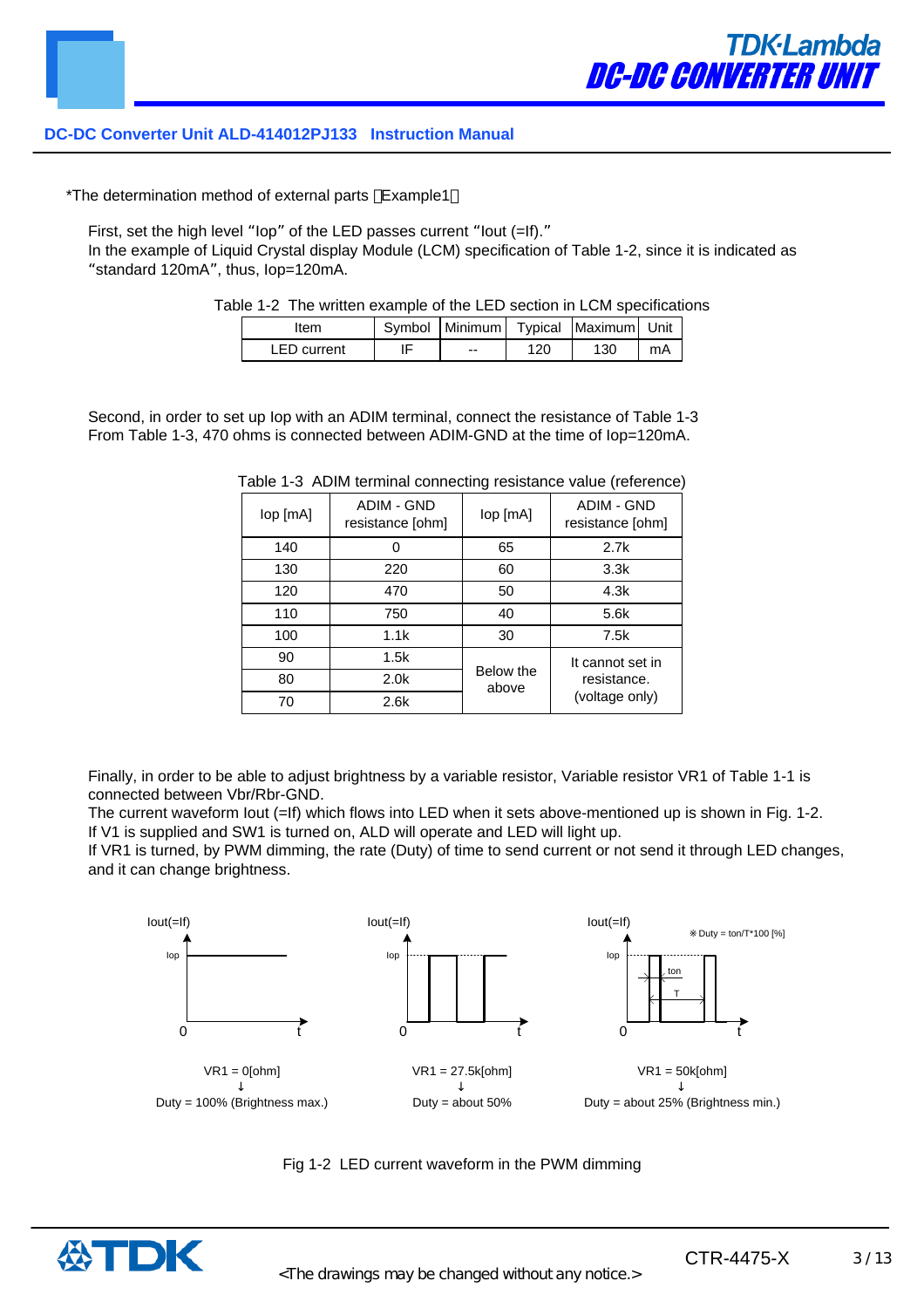#### 1-2 Example2

\*Connecting method:

The PWM signal is smoothed by R2,R3,C1,C2, then it is buffered by U1, connected by Vbr/Rbr terminal through R6.

The DAC signal is buffered by U2, connected by ADIM terminal through R7.

The output port signal is connected by Vrmt terminal through R1.

The input port is connected by Vst terminal through R5.





| Symbol                         | Value   | <b>Note</b>                 |
|--------------------------------|---------|-----------------------------|
| V1                             | 12V     | <b>Power Supply</b>         |
| C1, C2                         | 0.1uF   | C1005X7R1C104K (TDK-EPC)    |
| R <sub>1</sub>                 | 4.7kohm |                             |
| R4, R5                         | 47kohm  | Tolerance $\pm 5\%$ or less |
| R <sub>2</sub> ,R <sub>3</sub> | 100kohm | Rating power 50mW or more   |
| <b>R6,R7</b>                   | 100ohm  |                             |
| U1, U2                         |         | LM358                       |

#### Table 1-5 Signal list 2 (reference)

| Symbol     | Value      | Note       |
|------------|------------|------------|
| <b>PWM</b> | $0-100%$   | 3.3V, 1kHz |
| DAC.       | $0 - 2.5V$ |            |

\*A flicker may occur in LED when the dimming terminal (Vbr/Rbr, ADIM) voltage has some ripple.

\*The determination method of MCU output signals Example2

From the characteristic of Fig 2-3, at the time of lop=120mA, since ADIM terminal voltage is corresponds to 0.45V, the DAC output voltage level is set to the voltage.

In order to do PWM dimming of LEDs, Duty of the PWM pulse of MCU is adjusted so that Vbr/Rbr terminal voltage can carry out variable in the range which is 0-2.5V.

Vrmt terminal voltage is set to Hi and LED is turn on after a setup. Refer to "5 Recommended Operating Sequence".

In addition, if it carries out variable of the ADIM terminal voltage by 0.4V to 2.5V, dimming range becomes large.

Please confirm whether there are a flicker and un-switching on the light at the time of dimming.

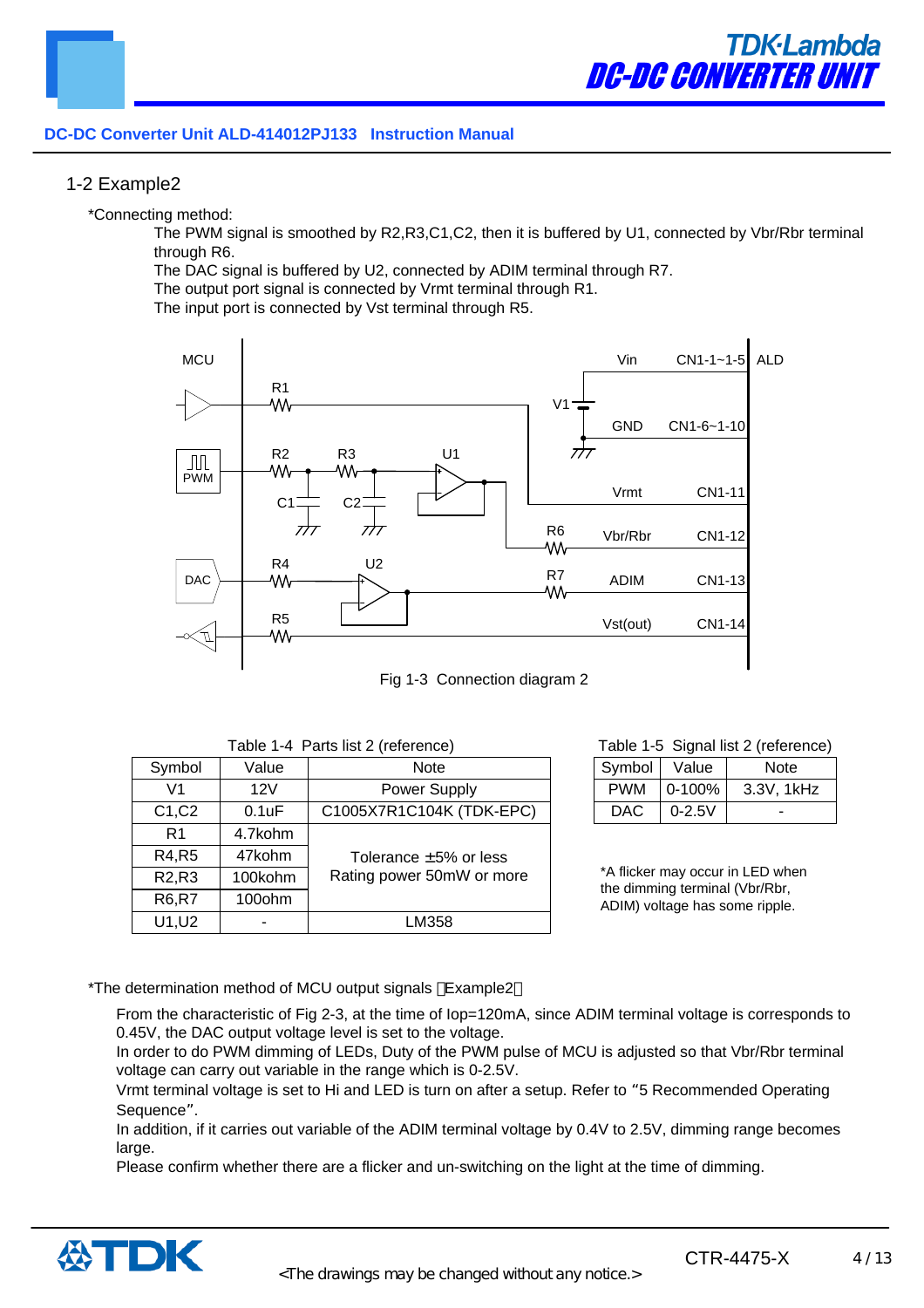#### 1-3 Example3

\*Connecting method:

In order to make a dimming range expand, Vbr/Rbr and ADIM terminal are connected to R1, R2, R4, VR1 with reference to Fig 1-4.

A logic of Vrmt can invert with reference to Fig 1-4.

When Vst is high (alarm output becomes active), the alarm LED lights.



Fig 1-4 Connection diagram 3

\*A flicker may occur in LED when the dimming terminal (Vbr/Rbr, ADIM) voltage has some ripple.

| Symbol         | Value              | <b>Note</b>                                               |
|----------------|--------------------|-----------------------------------------------------------|
| V1             | 12V                | Power Supply                                              |
| V <sub>2</sub> | 3.3 or 5V          | Power Supply                                              |
| R <sub>1</sub> | Refer to Table 1-2 | Tolerance $\pm 1\%$ or less                               |
| R <sub>2</sub> | 20k ohm            | Rating power 50mW or more                                 |
| R <sub>3</sub> | 4.7k ohm           | Tolerance $\pm 5\%$ or less                               |
| R <sub>4</sub> | 47k ohm            | Rating power 50mW or more                                 |
| VR1            | 10k ohm            | Tolerance $\pm 20\%$ or less<br>Rating power 20mW or more |

Table 1-6 Parts list 3 (reference)

\*The determination method of external parts Example3

Please refer to Table 1-3, Set up Iop value of LED current. LEDs can dim by control of VR1. However, this connection method, the dimming characteristics may not become linear. In addition, the Vbr terminal voltage should set up R2 not to exceed 2.5V. Please confirm whether there are a flicker and un-switching on the light at the time of dimming.

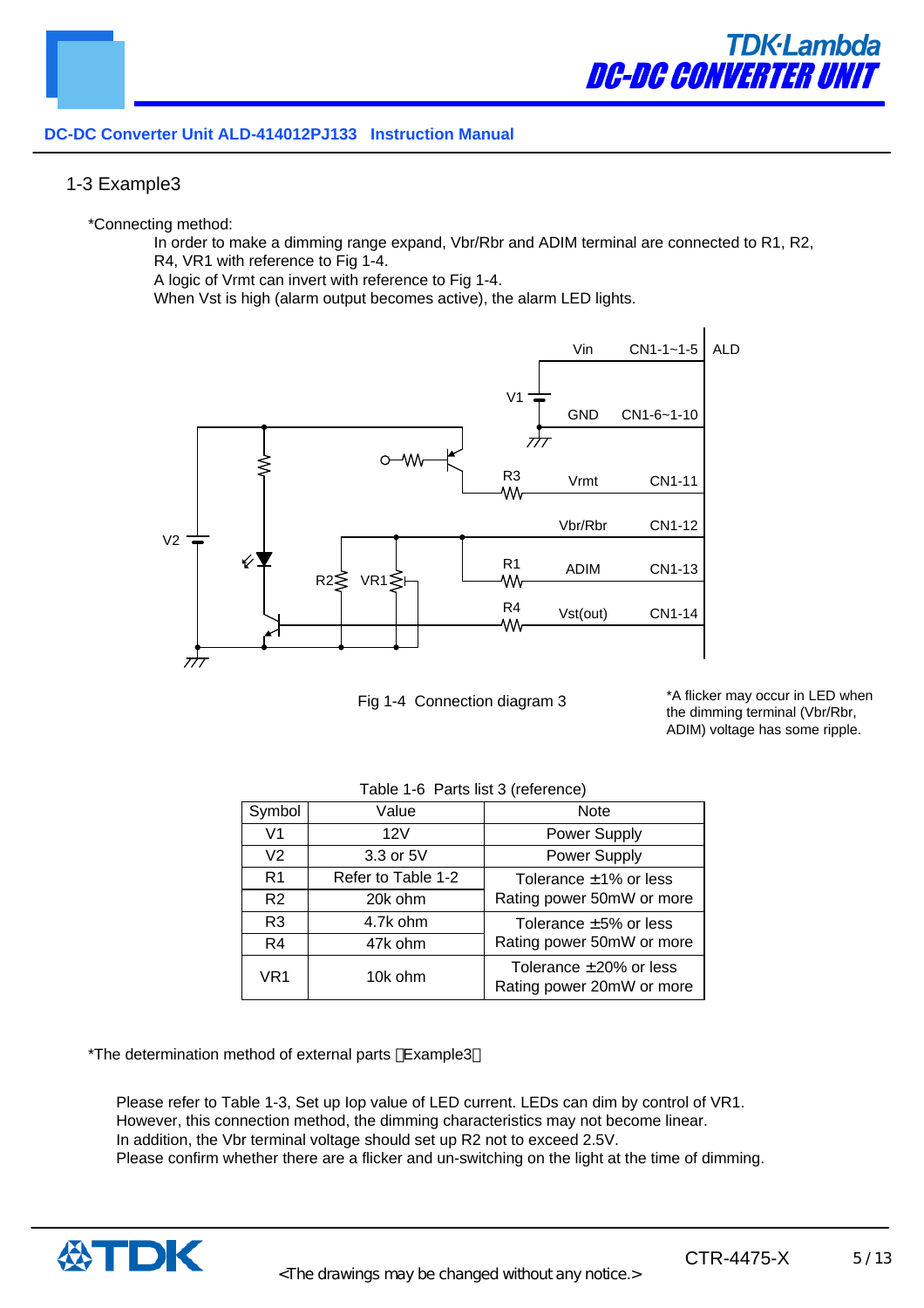#### 2 Dimming Characteristics

\*The ALD is able to adjust the PWM dimming brightness by the Vbr/Rbr terminal and current dimming by the ADIM terminal.

\*Average current of LEDs is shown by the following formula:

[High level current by the ADIM setting] x [Duty by the Vbr/Rbr setting]



Fig. 2-1 PWM dimming characteristics (Vbr vs Duty) Fig. 2-2 PWM dimming characteristics (Rbr vs Duty)



Fig. 2-3 Current dimming characteristics (ADIM vs Iout)



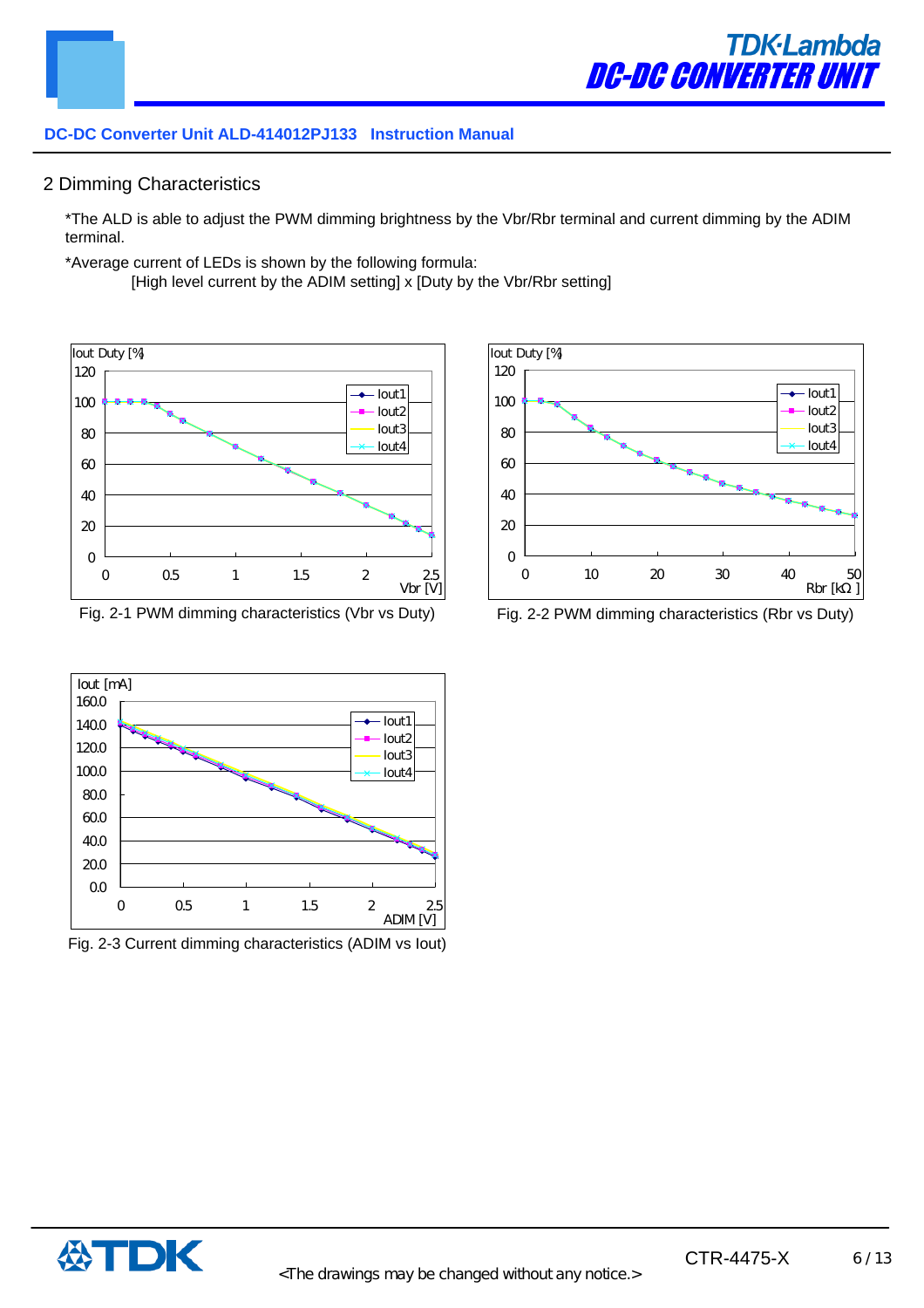#### 3 Output voltage derating

Please refer to Figure 3-1 for the voltage derating of the product. Use the product in the derating curve of the Ambient temperature (near by CN1) and the Vout condition.

Also need actual evaluation of surface temperature of the ALD mounting part before using it. The test part and limit value is described in the Product Drawing. Please measure temperature in worst condition (input voltage, load voltage, mounting instruction, and temperature).



Fig.3-1 Output derating

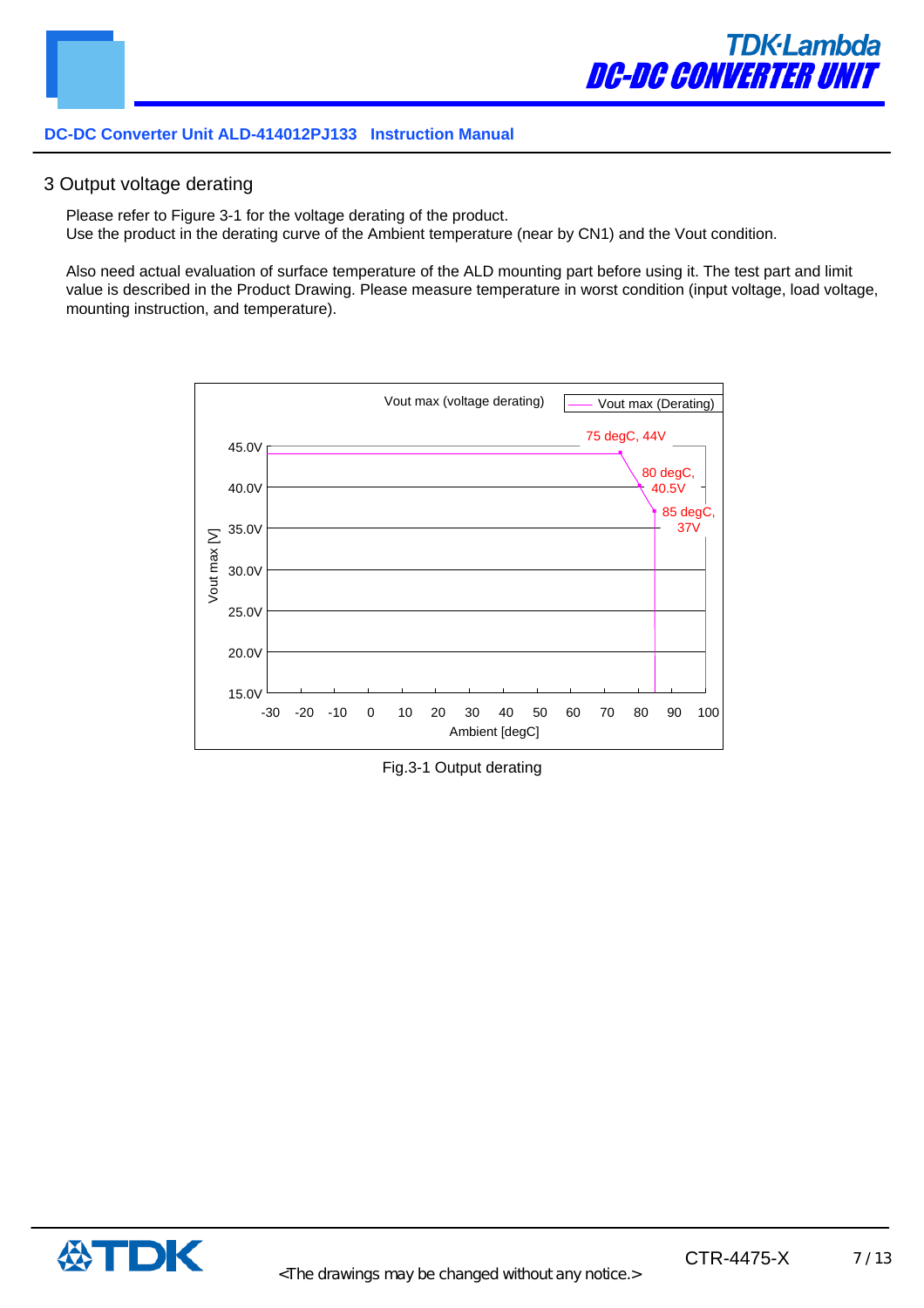#### 4 Protection function

\*The ALD is equipped with the following protection circuits:

- (1) Open LED protection circuit (Alarm output)
- (2) Over voltage protection circuit (Alarm output
- (3) Input over current protection circuit (Fuse blows)
- (4) Output A-C short protection circuit

#### 4-1 Open LED protection circuit

The Open LED protection circuit and the over voltage protection circuit are the same circuit. If one of the LED strings is open, the opened string keeps working in an over voltage condition and the other strings work normally.

The alarm output is Hi (around 5V) when any string is in an open condition.

#### 4-2 Over voltage protection circuit

When over voltage protection circuit operates, the unit keeps on working at over voltage threshold voltage. The alarm output is Hi (around 5V) when any strings work at over voltage condition.

#### 4-3 Input over current protection circuit

The ALD has an internal over current protector for the input.

Please ensure power supply capacity on the Product Drawing for proper operation of over current protector. Please confirm input current on the final products does not exceed the Product Drawing in any conditions. When you cannot use the power supply capacity, please prepare other external over current protection device because the circuit protector may not work properly.

#### 4-4 Output A-C short protection circuit

This ALD has a short protection circuit between the Anode and the Cathode output terminal. However the product may be damaged at this condition. Please do not use the short-circuited product even once.

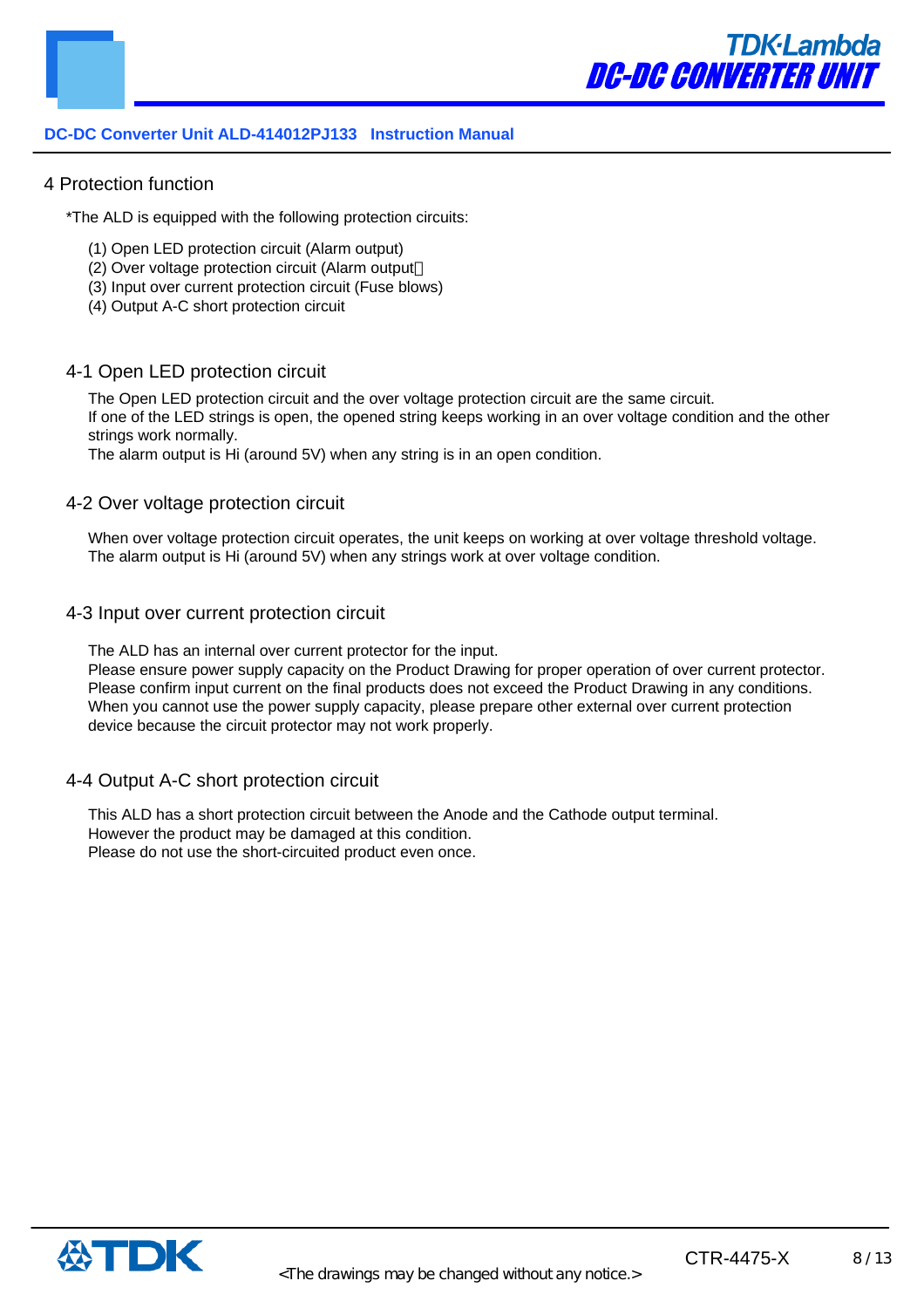5 Recommended Operating Sequence

\*Please refer to Figure 5-1 for the recommended operating sequence. Also the ALD has an alarm output function. The Alarm output is 0~1V at normal condition and around 5V at abnormal condition. Please confirm the following precautions:

#### 5-1 Recommended power on/off sequence

\*Turn on sequence

- 1) apply input voltage
- 2) apply Vbr and ADIM voltage (recommend low impedance output like operation amplifier output etc.)
- 3) apply remote on/off voltage (recommend high level signal at open collector or logic output) \*Please provide mask for the alarm signal at turn on when you control external product by monitoring alarm output. (Please refer to Fig.5-1: recommended sequence)
- \*Turn off sequence
	- 1) turn off remote on/off voltage(recommend low level signal at open collector or logic output)
	- 2) turn off Vbr and ADIM voltage (recommend low impedance output like operation amplifier output etc.) 3) turn off input voltage
		- \*Please provide mask for the alarm signal at turn off when you control external product by monitoring alarm output. (Please refer to Fig.5-1: recommended sequence)

#### 5-2 Precaution for Turn on input voltage and remote on/off voltage simultaneously

\*Turn on

When input voltage is lower than working voltage of IC, the alarm signal may activate.

When the rise time of input voltage is long, the alarm signal may activate.

\*Please provide mask for the alarm signal at turn on when you control external product by monitoring alarm output. (Please refer to Fig.5-1: recommended sequence)

\*Turn off

When input voltage is lower than working voltage of IC, alarm signal may activate.

When the fall time of input voltage is long, the alarm signal may activate.

\*Please provide mask for the alarm signal at turn off when you control external product by monitoring alarm output. (Please refer to Fig.5-1: recommended sequence)

#### 5-3 Precaution for Turn on or turn off remote control voltage slowly

\*Turn on

When the rise time of remote on/off voltage is long, the alarm signal may activate.

We recommend slew rate apply to the remote on/off terminal is faster than 0.1V/usec.

\*Turn off

When the fall time of remote on/off voltage is long, the alarm signal may activate.

We recommend that the slew rate applied to the remote on/off terminal is faster than 0.1V/usec.

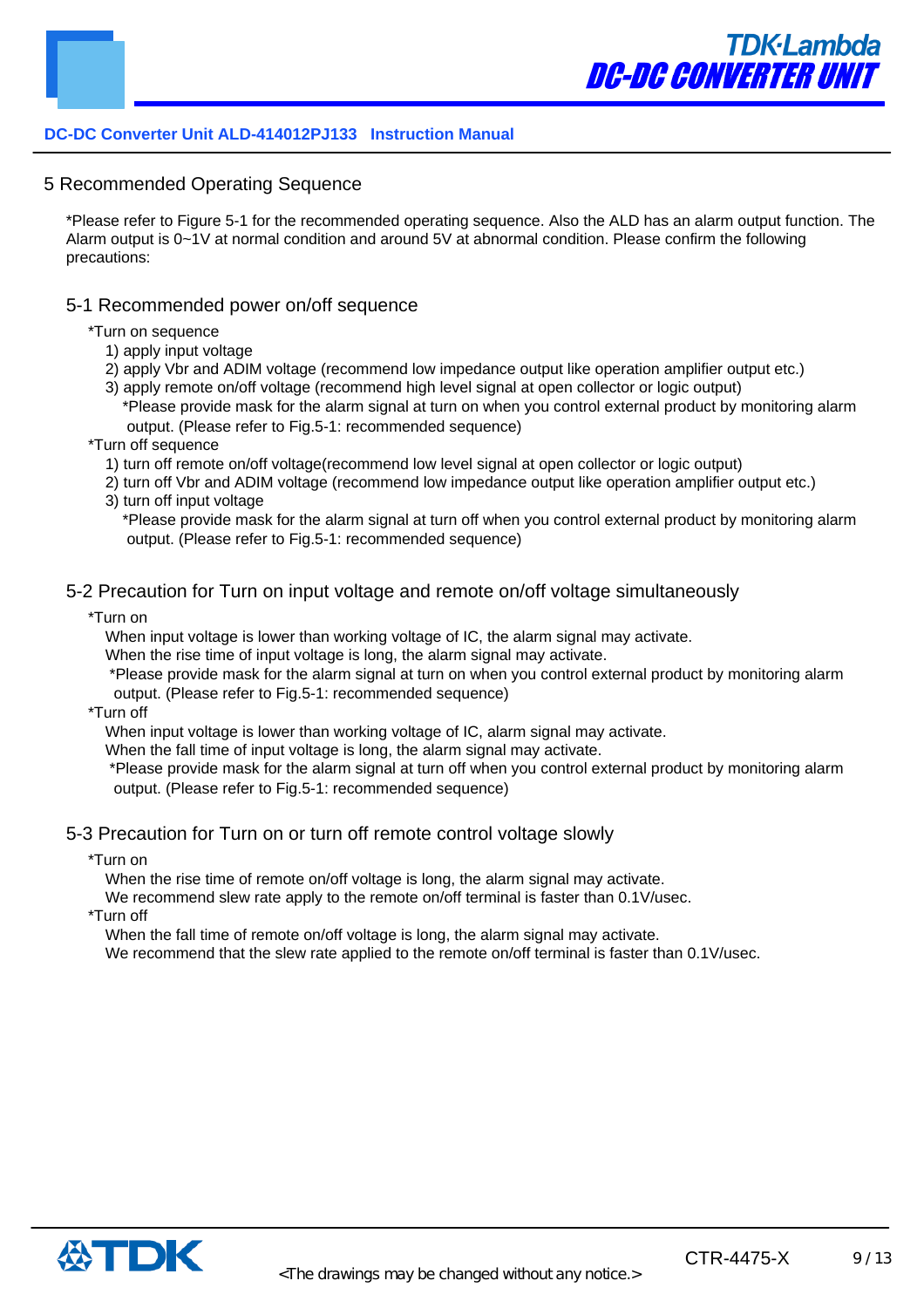



Vrmt(ON) min. : minimum Vrmt on voltage

Vrmt(OFF) max. : maximum Vrmt off voltage

Fig.5-1. Recommended Power On/Off Sequence

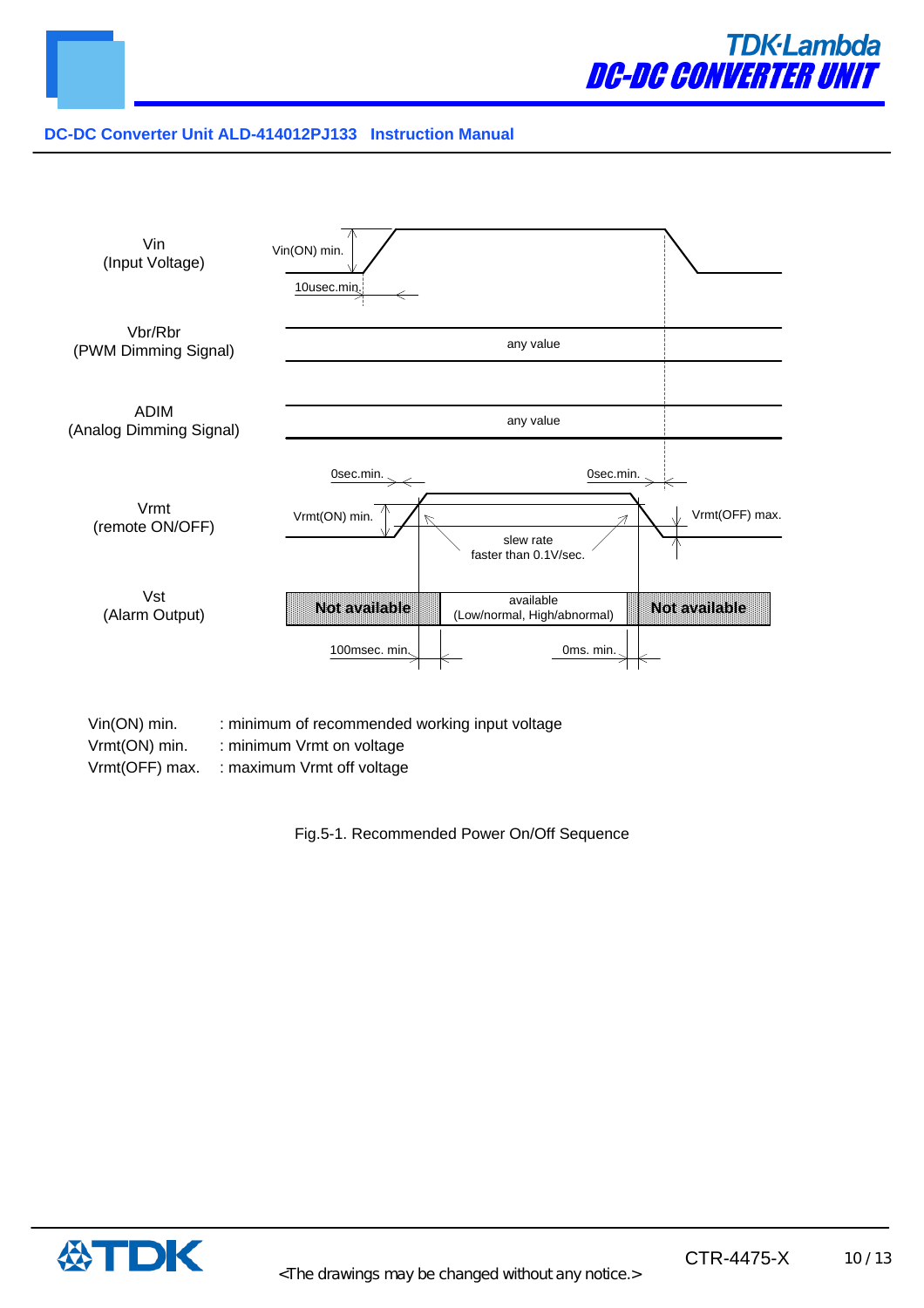

#### 6 Noise Reduction

\*Converter ripple/noise generation summary

- (1) Ripple noise between input terminals
- (2) Switching noise by power lines
- (3) Induction noise by inductor leakage flux

#### 6-1 Ripple Noise between Input Terminals

The Input terminal of the ALD has the following circuit Figures 6-1.



Fig. 6-1 Equivalent input circuit

-type low pass filter is available by attaching an external capacitor to the input terminal.

This filter is effective against ripple voltage and current at the input terminal.

And this filter is not susceptible to ESR and capacitance because an inductor is on the input line. We evaluate ripple voltage and current as follows:

We attached a Nippon Chemicon type LXZ35V-1000uF( $\Box$ 12.5,L=20mm) 15cm from the converter. The ripple voltage and current is determined by external capacitance, ESR, wire length and wiring impedance. Please confirm ripple voltage and ripple peak current is within the value described in the Product Drawing before using.





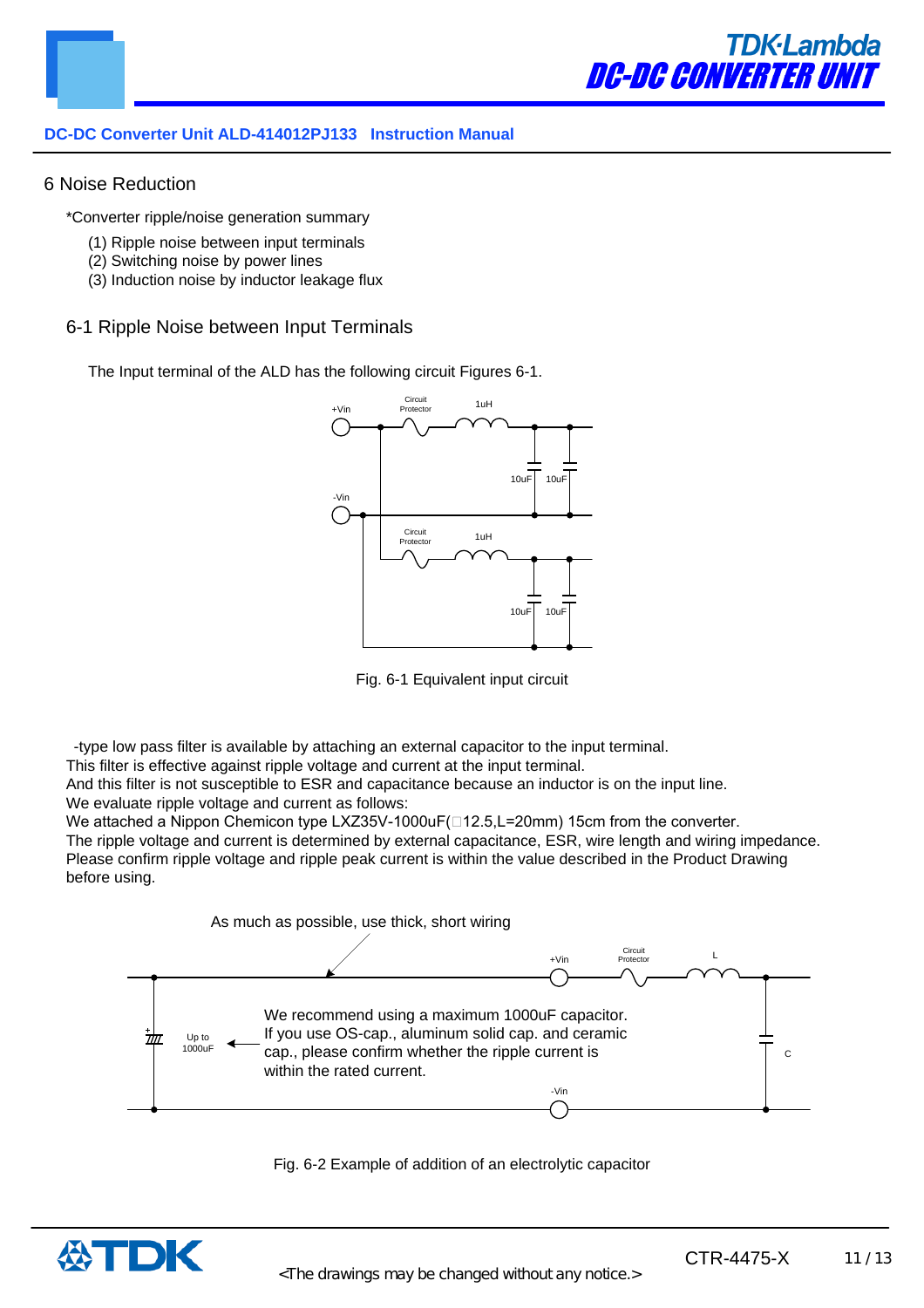

6-2 Switching Noise by Main Switch

The ALD adopts the boost up chopper topology.

The switching frequency is around 700kHz. The internal burst dimming (PWM) frequency is about 200Hz. Noise may appear at basic frequency and odd number times of frequency. Please confirm that the final set is not affected by this noise.

If the conduction noise level becomes a problem, please insert the low-pass filter, the normal mode filter, and the common mode filter of the multistage configuration in the input side according to the kind of the noise, and please use the clamping filter for the I/O cable to decrease the line noise in the power supply, as shown in Figure 6-3.

If the radiation noise level becomes a problem, please shield or separate the distance from electrical loop with main MOSFET, diode, and capacitor.



Fig. 6-3 The noise reduction method

A noise measuring method is as follows,

- 1. Remove the clip from the probe head. In order to minimize the loop of signal- GND. However, there is a possibility that the noise gets on according to the measuring method.
- 2. Measure it with the following cables, JEITA(Japan Electronics and Information Technology Industries Association), RC9141, 7.13 Fig.C http://www.jeita.or.jp/english/

We uses the measuring method of 2.

#### 6-3 Induction Noise by Inductor Leakage Flux

In the ALD, the choke inductor is the component that generates leakage flux.

The inductor may affect the high impedance line of near field because of the huge leakage flux. Please be careful do not place signal path near field of inductor.

And if you shield leakage flux by high permeability material at close range of inductor top, eddy current losses by leakage flux occurs. As a result, it reduces circuit efficiency and causes unexpected heat up. Please be sure to keep enough space between shield materials and the inductor.